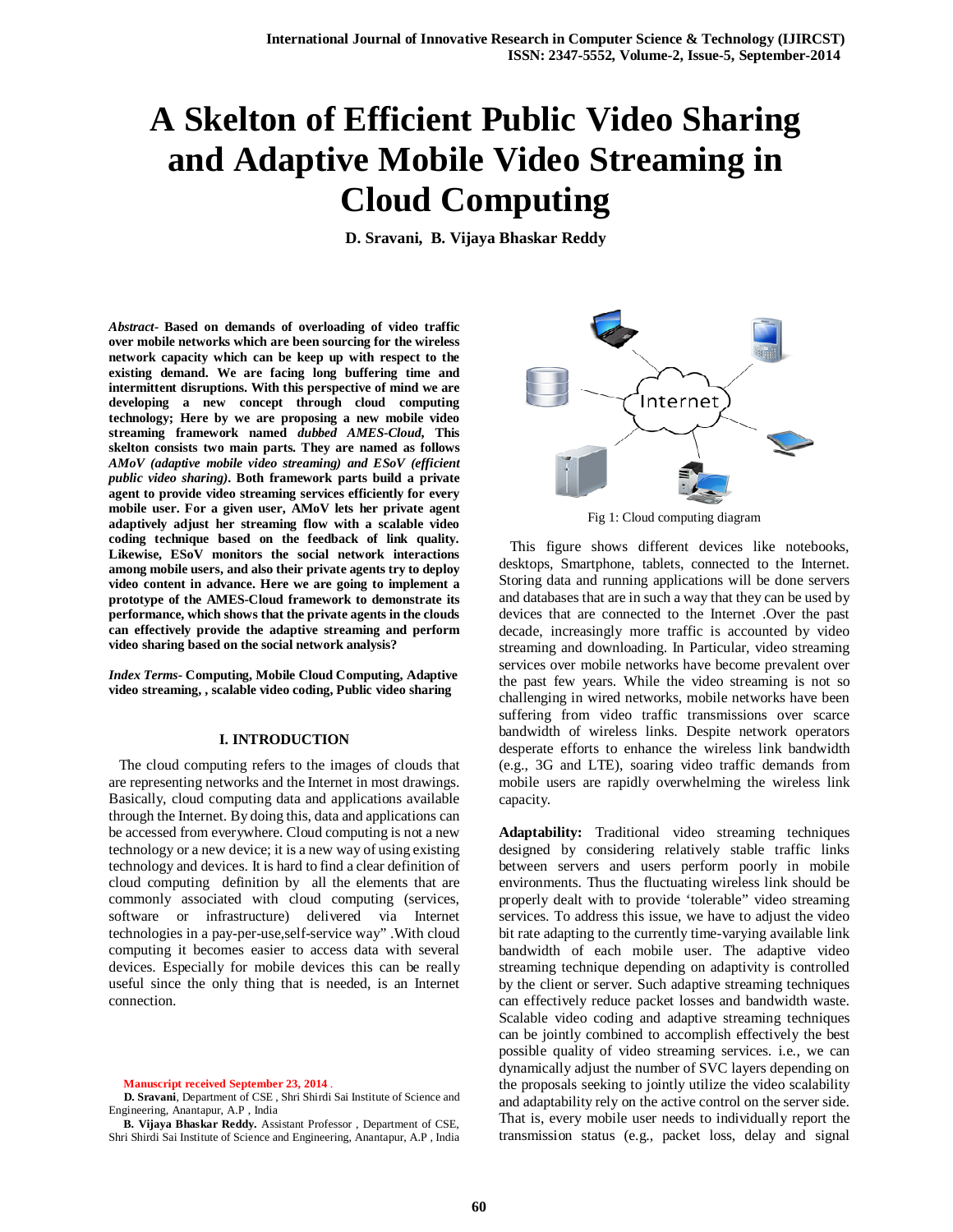quality) periodically to the server, which predicts the available bandwidth for each user. Thus the problem is that the server should take over the substantial processing overhead, as the number of users increases. Cloud computing techniques are poised to flexibly provide scalable resources to content/service providers and process offloading to mobile users. Thus, cloud data centers can easily provision for large-scale real-time video services as investigated in. Several studies on mobile cloud computing technologies have proposed to generate personalized intelligent agents for servicing mobile users, e.g., Cloudlet and Stratus. This is because, in the cloud, multiple agent instances (or threads) can be maintained dynamically and efficiently depending on the time-varying user demands. Recently public network services (PNSs) have been increasingly popular. There have bee proposals to improve the quality of content delivery using PNSs. In PNSs, users may share, comment or re-post videos among friends and members in the same group, which implies a user may watch a video that her friends have recommended. Users in SNSs can also follow famous and popular users based on their interests (e.g., an official facebook or twitter account that shares the newest pop music videos), which is likely to be watched by its followers. It can be done by a background job supported by the agent (of a member) in the cloud; once the user clicks to agent for each mobile user in cloud computing environments, which is used by its two main parts: (i) AMoV (adaptive mobile video streaming), and EPoV (efficient public video sharing). AMoV offers the best possible streaming experiences by adaptively controlling the streaming bit rate depending on the fluctuation of the link quality. AMoV adjusts the bit rate for each user leveraging the scalable video coding. The private agent of a user keeps track of the feedback information on the link status. Private agents of users are dynamically initiated and optimized in the cloud computing platform. Also the real-time SVC coding is done on the cloud computing side efficiently.

**Scalability:** Video Streaming service must be compatible with multiple mobile devices having variousvideo resolutions, computing powers, wireless links and soon. Capturing multiple bit rates of same video may increase the burden on servers in terms of storage and sharing. To resolve this issue, the Scalable Video Coding (SVC) technique has been introduced. **Scalable Video Coding** (**SVC**) . AVC video compression standard. SVC standardizes the encoding of a high-quality video bit stream that also contains one or more subset bit streams. A subset video bit stream is derived by dropping packets from the larger video to reduce the bandwidth required for the subset bit stream. A subset bit stream can represent a lower spatial resolution, or a lower temporal resolution, or lower quality video signal (each separately or incombination) compared to the bit stream it is derived from. The following modalities are possible:

- Temporal (frame rate) scalability: The motion compensation dependencies are structured so that complete pictures (i.e. their associated packets) can be dropped from the bit stream.
- Spatial (picture size) scalability: Video is coded at multiple spatial resolutions. The data and decoded samples of lower resolutions can be used to predict data

or samples of higher resolutions in order to reduce the bit rate to code the higher resolutions.

- SNR/Quality/Fidelity scalability: Video is coded at a single spatial resolution but at different qualities. The data and decoded samples of lower qualities can be used to predict data or samples of higher qualities in order to reduce the bit rate to code the higher qualities.
- Combined scalability: A combination of the 3 scalability modalities described above

# **II. RELATED WORK**

## *A. Adaptive video Streaming Techniques*

In the adaptive streaming, the video traffic rate is adjusted on the fly so that a user can experience the maximum possible video quality based on his or her link's time-varying bandwidth capacity [11]. There are mainly two types of adaptive streaming techniques, depending on whether the adaptivity is controlled by the client or the server. The Microsoft's Smooth Streaming is a live adaptive streaming service which can switch among different bit rate segments encoded with configurable bit rates and video resolutions at servers, while clients dynamically request videos based on local monitoring of link quality. Adobe and Apple also developed client-side HTTP adaptive live streaming solutions.

# *B. Mobile Cloud Computing Techniques*

The cloud computing has been well positioned to provide video streaming services, especially in the wired Internet because of its scalability and capability[12]. For example, the quality-assured bandwidth auto-scaling for VoD streaming based on the cloud computing is proposed , and the CALMS framework is a cloud-assisted live media streaming service for globally distributed users. However, extending the cloud computing-based services to mobile environments requires more factors to consider: wireless link dynamics, user mobility, the limited capability of mobile devices [14] [15]. More recently, new designs for users on top of mobile cloud computing environments are proposed, which virtualize private agents that are in charge of satisfying the requirements (e.g.QoS) of individual users such as Cloudlets [16] and Stratus [17]. The Video usage and images plays a vital role in communication. The usage of traditional networking and service providers lacks to provide the quality centered and reliable service to the mobile users concerning with the media data. The problems that leads to the poor services from the service providers would be low bandwidth which affects the efficient transfer of video to the user, the disruption of video streaming also occurs due to the low bandwidth. The buffer time of the video over mobile devices which moves from place to place affects the smooth streaming and also sharing of video from one user to another user over social media. Our survey shows the functioning of various methods and architecture which used cloud to provide effective solution for providing better service to the users. AMES is cloud architecture built specially to provide video service to the user. The study has came up with a optimal solution, proposing with video cloud, which collects the video from video service providers and providing the reliable service to the user[1].The network providers youtube provide video downloads but it provides some delays due to network dynamicsso this technique is used to remove jitters and provide video on demand[3].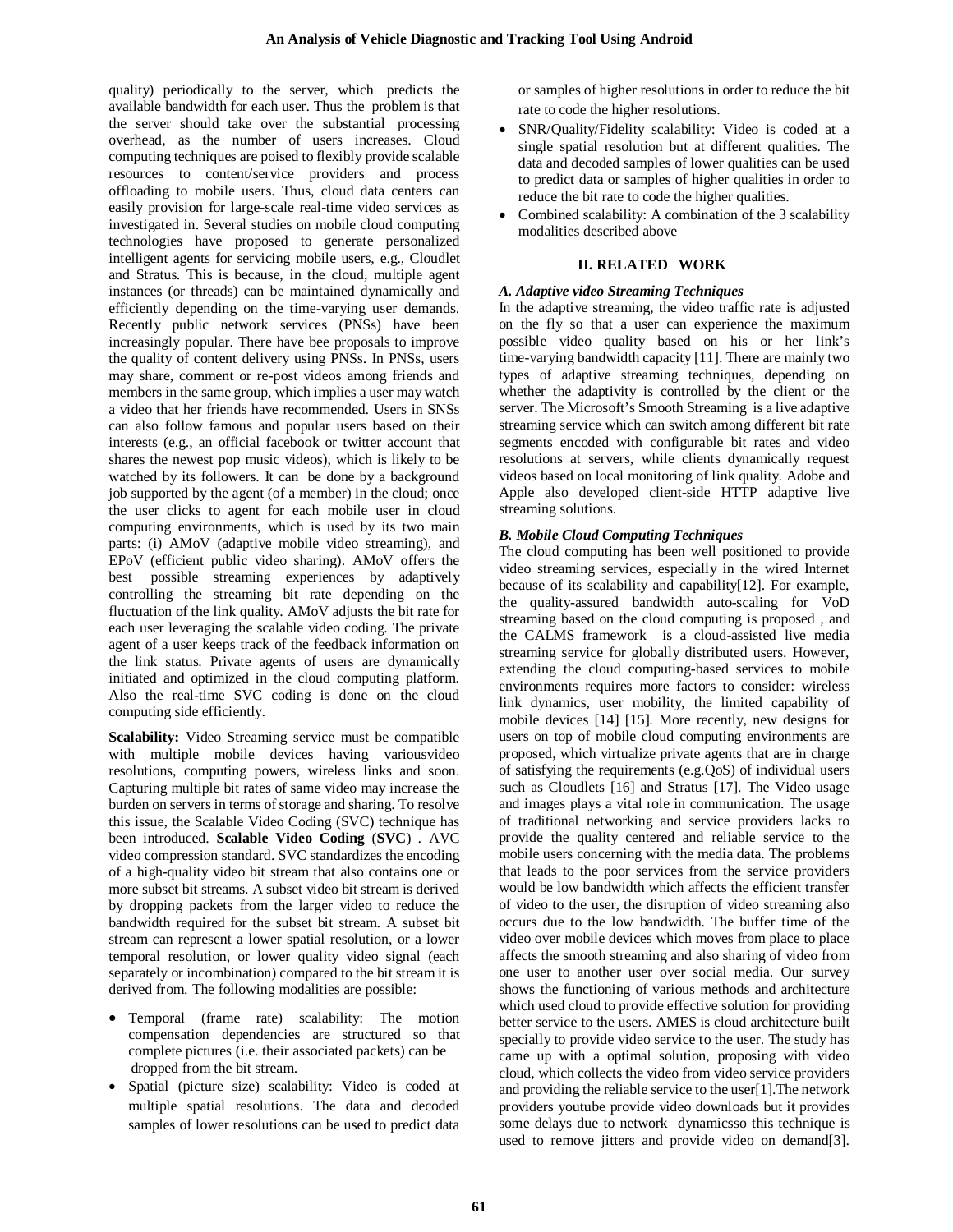## **International Journal of Innovative Research in Computer Science & Technology (IJIRCST) ISSN: 2347-5552, Volume-2, Issue-5, September-2014**

cloud centered streaming solutions for different mobile which shows my realistic work relevant to streaming methods with RTMP protocols family and solutions for iPhone, Android, Smart mobile phones, Window and BalackBerry phones etc[8].



Fig 2: Mobile Cloud Computing Architecture

## **III. OVERALL ARCHITECTURE**

Overall Working Video Cloud is a cloud storage in cloud environment and VC have a database called VB (Video Base).The user in our system the user are registered the request is passed to the server program in VC. All users can communicate with the server via a social network , called SubVC (Sub Video Cloud). After a user is registered into the system, he login to the home page and can avail all the facilities of social networking. When another user accepts his request, he can view all the updates. The videos are streamed using H264 protocol and hence, adaptive video streaming is enabled. Once a user decides to view a video, the system checks whether the video is available in the subVC.If it is available, the video is loaded from the subVC using adaptive video controller.



Fig 3: Overall video cloud architecture

 If the video is not available in the subVC, the system checks the server. Finally the video is transferred from the server to the sub VC using TFRC protocol. The video is adaptively streamed and is made available to the user. As the network traffic and

the probability of congestion is high, for the transfer from the cloud server to the respective users subVC, the use of TFRC protocol is highly efficient and reduce the packet loss rate. Further optimization is obtained by prefetching the videos to the Sub VC, based on the past experiences of a particular users action. The system architecture is based on adaptive video streaming in Cloud contains mainly 3 parts which are:

1.Video Cloud, 2. Sub Video Cloud , 3.Users

**A.** *Video Cloud:* The cloud server is to main act of the video cloud. The uploaded videos from all users can store here. And it has all the advantages of a Cloud both in terms of data storage and processing. Video cloud (VC) all the advantages of cloud Server. By using cloud mechanism it is more secure than any other server in internet. To store the videos in VC here use a Video Base. The video base is the cloud store and can store all videos, the user upload.

## B. *Sub VC- Sub Video Cloud*

Sub VC has a Sub VB (Sub Video Base) for area/group of user. They can share videos by uploading them to the Cloud and can also download videos shared by friends.

## D. *Users*

User(s) who use this system. They can share videos by uploading them to the Cloud and can also download videos shared by friends.

## E. *Adaptive Video Streaming*

As shown in Fig. 3.2, traditional video streams, especially the ones with fixed bit rates finds it difficult to adapt to the fluctuation of the link quality. If the sustainable link bandwidth is found to lot, there is a possibility that the video streaming be terminated frequently due to the packet loss. SVC has two types of layers: a Base Layer (BL) and some Enhancement Layers (ELs). According to SVC, BL is guaranteed to be delivered. Whenever the link can afford more ELs can be obtained. This will automatically result in a better video quality. The main advantage of using SVC encoding techniques is that the server does not have to worry about the client side or the link quality. Even in the case when some packets are lost, the client is still able to decode the video and display it. But this may still not be bandwidth-efficient. This is due to the presence of unnecessary packet loss. So it is critical to control the SVC-based video streaming at the server side. This control is made possible with the rate adaptation method in order to Efficiently utilize the band width .



Fig 4: Scalable Video Streaming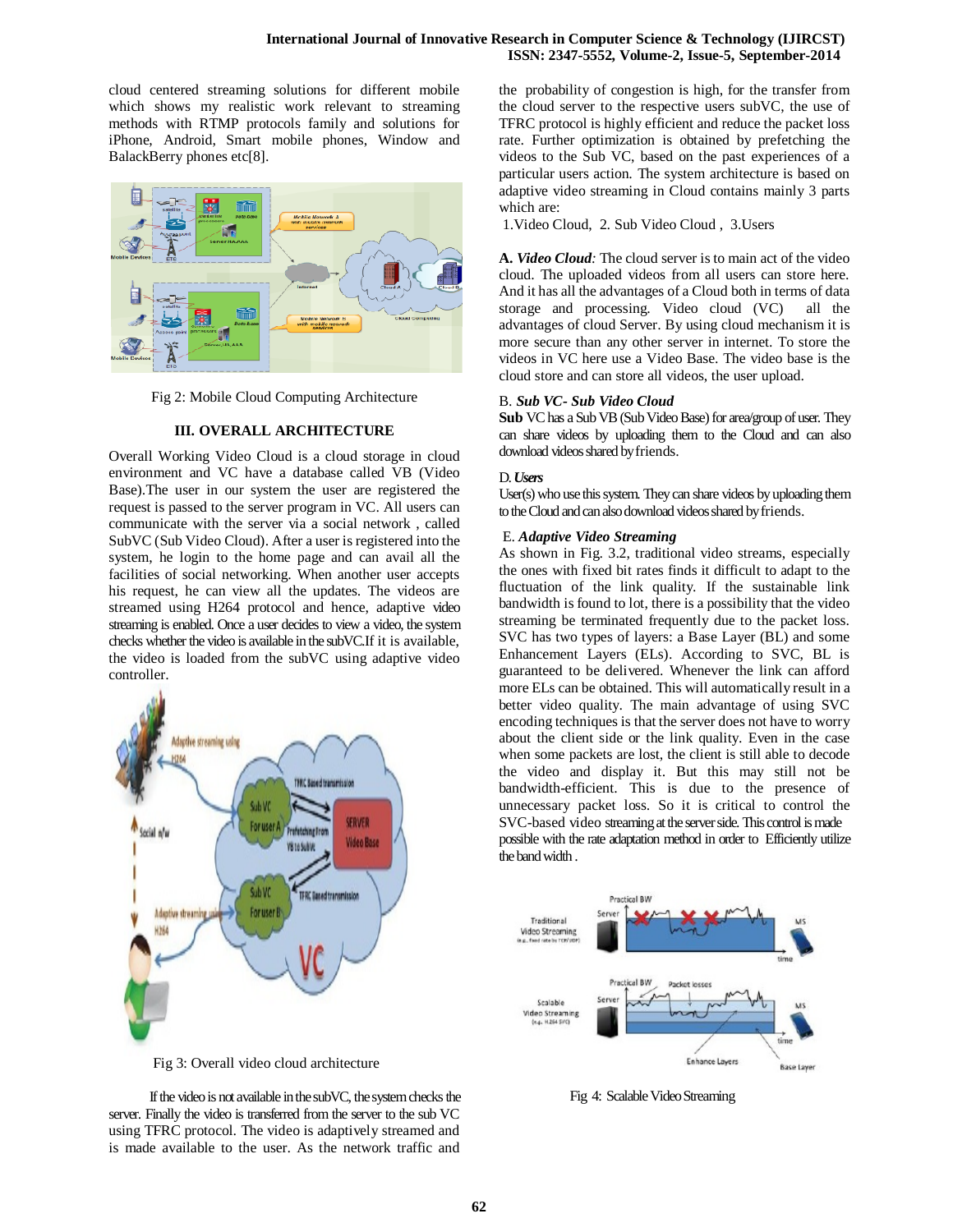## F.*TFRC Protocol Implementation*

TFRC is used in any Internet environment where the main type of data flow is "unicast". The congestion that occurs in such environment is controlled using this mechanism[10]. TFRC was designed in such a way that itis almost fair when there is a competition for bandwidth along with TCP flows. However this is the main point of interest and TFRC does not specify a complete protocol. However, when one compare TFRC and TCP, it can be seen that TFRC has much lower variation of throughput over time when compared with TCP. This is the factor that makes TFRC more suitable for applications like telephony or streaming media in which, a relatively smooth sending rate is of critical importance. There is however a major disadvantage of having smoother throughput than TCP. This is that, even if TFRC is found to compete fairly for bandwidth, it responds rather slower than TCP to the changes that a represent in bandwidth is available. TFRC is a technically a receiver-based mechanism. The calculation of the congestion control information in the data is done at the receiver and not at the sender. Such a mechanism is well-suited for applications where the sender is a very large server handling many connections simultaneously, and the receiver has comparatively more memory and high processing speed available for computation.

## *G. Protocol Mechanism*

For making its congestion control mechanism practical, TFRC relies on a throughput equation which calculates the sending rate as a function of the parameters by receiver. A loss event is defined as one or more lost packets from a window of data. Generally speaking, TFRC's congestion control protocol works as follows:

- (i) The loss event rate is measured by the receiver and this information is send back to the sender.
- (ii)The sender measure the round-trip time (RTT) using this feedback information.
- (iii)Using the calculated values of loss event rate and RTT throughput is calculated which gives an acceptable transmit rate.
- (iv)The sender uses this calculated transmit rate and adjusts its own transmit rate accordingly.

## **IV.TCP THROUGHPUT EQUATION**

 It should be noted that any realistic equation giving TCP sending rate as a function of parameters from receiver such as loss event rate and RTT is suitable for use in TFRC.. The throughput equation is given in equation 3.1



Fig: 5: Flow Chart

## **V.PERFORMANCE EVALUATION**

 The performance of the system is prominent when a congestion occurs in a network. When the network faces a congestion, the TFRC protocol adapts itself by varying the chunk size, and thus avoiding packet loss. As an evaluation measure, the variation of chunk size is measured and plotted as shown in figure 3.5



Fig 6: Chunk Size Variation withCongestionV